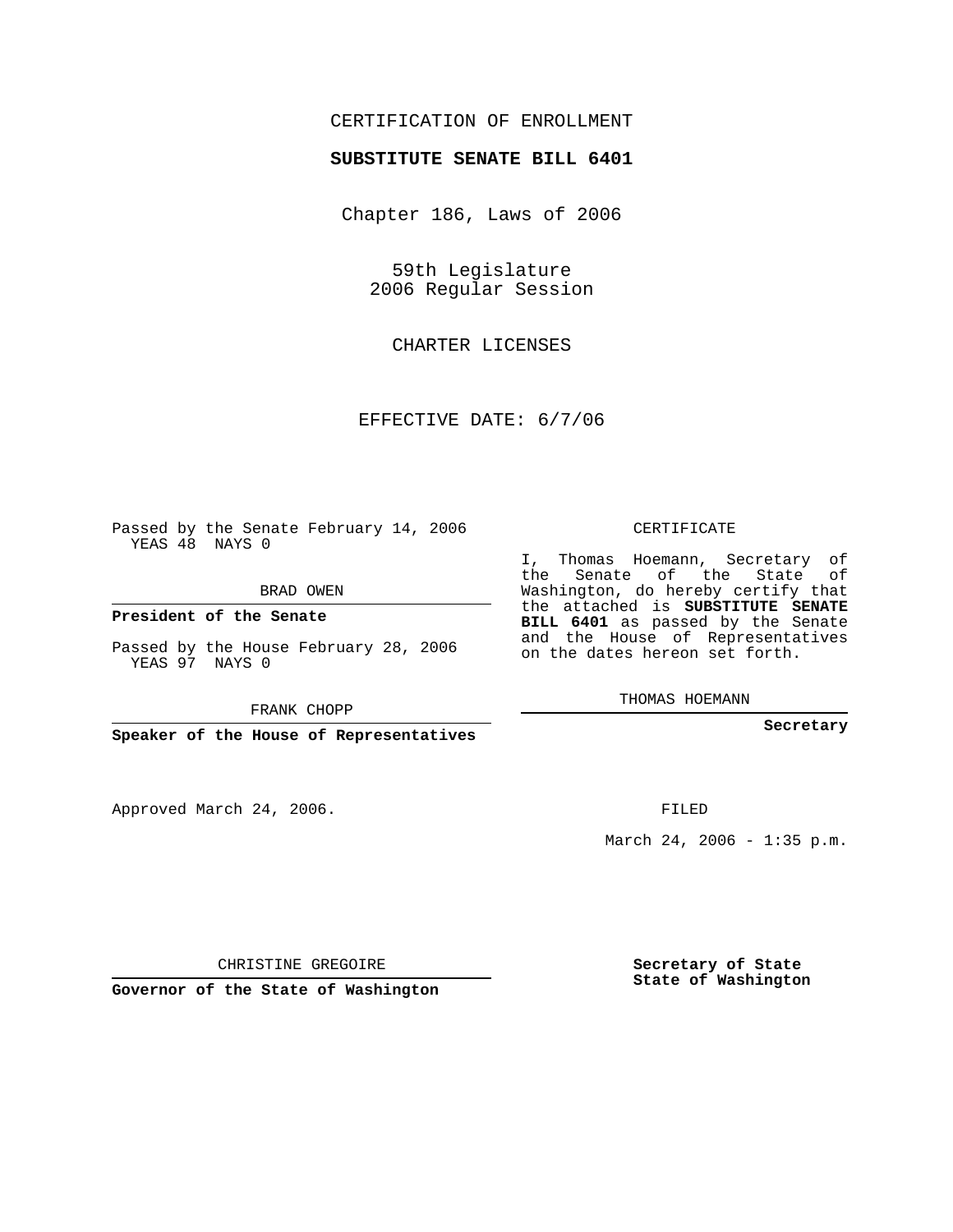## **SUBSTITUTE SENATE BILL 6401** \_\_\_\_\_\_\_\_\_\_\_\_\_\_\_\_\_\_\_\_\_\_\_\_\_\_\_\_\_\_\_\_\_\_\_\_\_\_\_\_\_\_\_\_\_

\_\_\_\_\_\_\_\_\_\_\_\_\_\_\_\_\_\_\_\_\_\_\_\_\_\_\_\_\_\_\_\_\_\_\_\_\_\_\_\_\_\_\_\_\_

Passed Legislature - 2006 Regular Session

## **State of Washington 59th Legislature 2006 Regular Session**

**By** Senate Committee on Natural Resources, Ocean & Recreation (originally sponsored by Senators Doumit, Jacobsen, Schoesler, Regala, Morton and Honeyford)

READ FIRST TIME 02/03/06.

AN ACT Relating to charter licenses; and amending RCW 77.65.150.

BE IT ENACTED BY THE LEGISLATURE OF THE STATE OF WASHINGTON:

 **Sec. 1.** RCW 77.65.150 and 2000 c 107 s 36 are each amended to read as follows:

 (1) The director shall issue the charter licenses and angler permits listed in this section according to the requirements of this title. The licenses and permits and their annual fees and surcharges are:

| 9  |     | License or Permit |                                      | Annual Fee    | Governing     |
|----|-----|-------------------|--------------------------------------|---------------|---------------|
| 10 |     |                   | (RCW 77.95.090 Surcharge)            |               | Section       |
| 11 |     |                   | Resident                             | Nonresident   |               |
| 12 | (a) | Nonsalmon charter | \$225                                | \$375         |               |
| 13 | (b) | Salmon charter    | \$380                                | \$685         | RCW 77.70.050 |
| 14 |     |                   | (plus \$100)                         | (plus \$100)  |               |
| 15 | (c) | Salmon angler     | $\begin{matrix} 0 \\ 0 \end{matrix}$ | $\frac{1}{2}$ | RCW 77.70.060 |
| 16 | (d) | Salmon roe        | \$95                                 | \$95          | RCW 77.65.350 |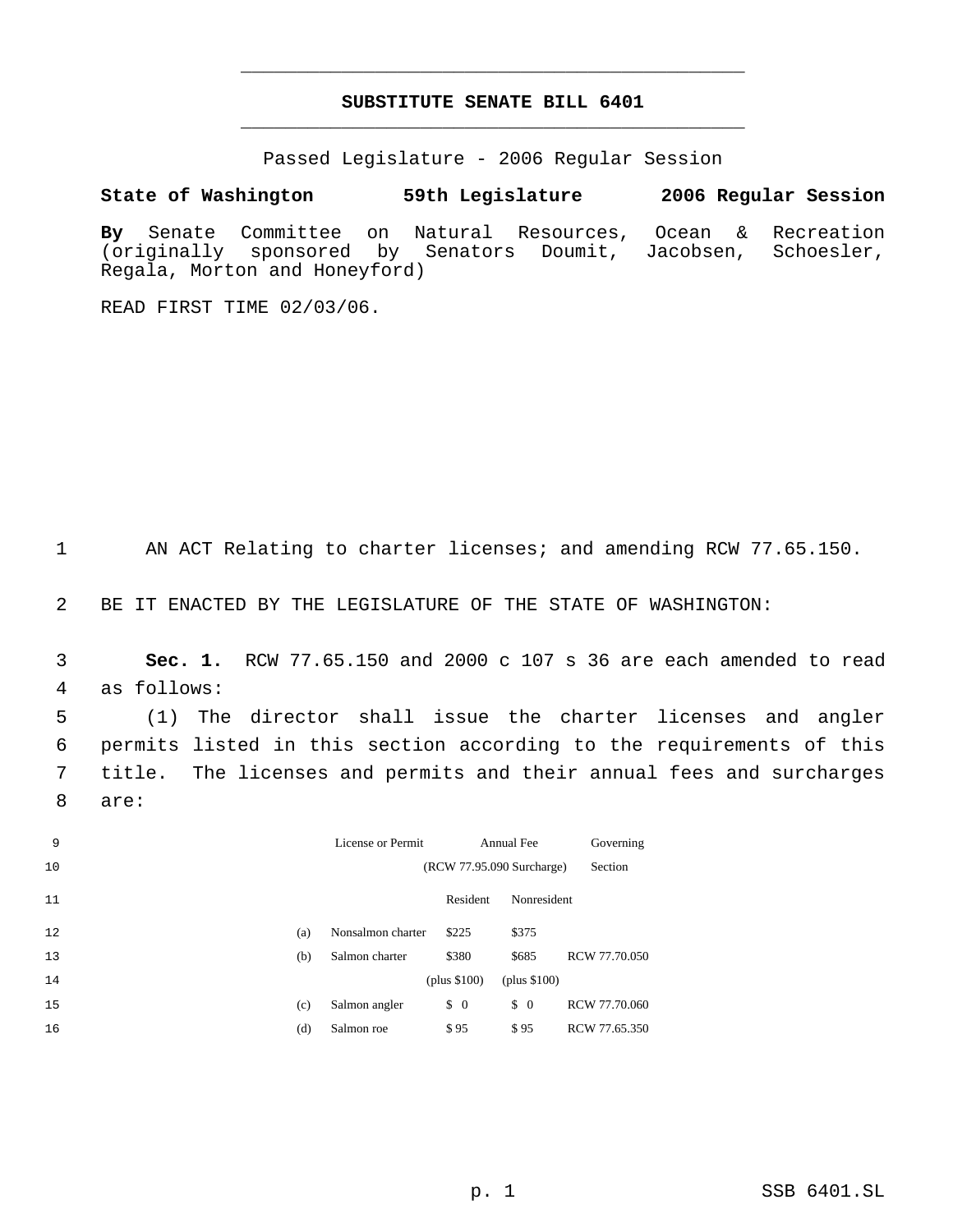(2) A salmon charter license designating a vessel is required to 2 operate a charter boat ((to take)) from which persons may, for a fee, fish for salmon, other food fish, and shellfish. The director may issue a salmon charter license only to a person who meets the qualifications of RCW 77.70.050.

 (3) A nonsalmon charter license designating a vessel is required to 7 operate a charter boat ((to take)) from which persons may, for a fee, 8 fish for food fish other than salmon and shellfish. ((As used in this 9 subsection, "food fish" does not include salmon.))

 (4)(a) "Charter boat" means a vessel from which persons may, for a 11 fee, fish for food fish or shellfish for personal use( $\sqrt{7}$  and that 12 brings food fish or shellfish into state ports or brings food fish or 13 shellfish taken from state waters into United States ports)) in those state waters set forth in (b) of this subsection. "Charter boat" also means a vessel from which persons may, for a fee, fish for food fish or shellfish for personal use in offshore waters or in the waters of other 17 states. The director may specify by rule when a vessel is a "charter 18 boat" within this definition. (("Charter boat" does not mean a vessel 19 used by a guide for clients fishing for food fish for personal use in freshwater rivers, streams, and lakes, other than Lake Washington or 21 that part of the Columbia River below the bridge at Longview.))

22 (b) A person may not operate a vessel from which persons may, for a fee, fish for food fish or shellfish in Puget Sound, Grays Harbor, Willapa Bay, Pacific Ocean waters, Lake Washington, or the Columbia river below the bridge at Longview unless the vessel is designated on a charter boat license.

 (5) A charter boat licensed in Oregon may fish without a Washington charter license under the same rules as Washington charter boat operators in ocean waters within the jurisdiction of Washington state from the southern border of the state of Washington to Leadbetter 31 Point, as long as the Oregon vessel does not ((land at any Washington port with the purpose of taking on or discharging passengers)) take on 33 or discharge passengers for any purpose from any Washington port, the Washington shore, or a dock, landing, or other point in Washington. The provisions of this subsection shall be in effect as long as the state of Oregon has reciprocal laws and regulations.

 (6) A salmon charter license under subsection (1)(b) of this section may be renewed if the license holder notifies the department by